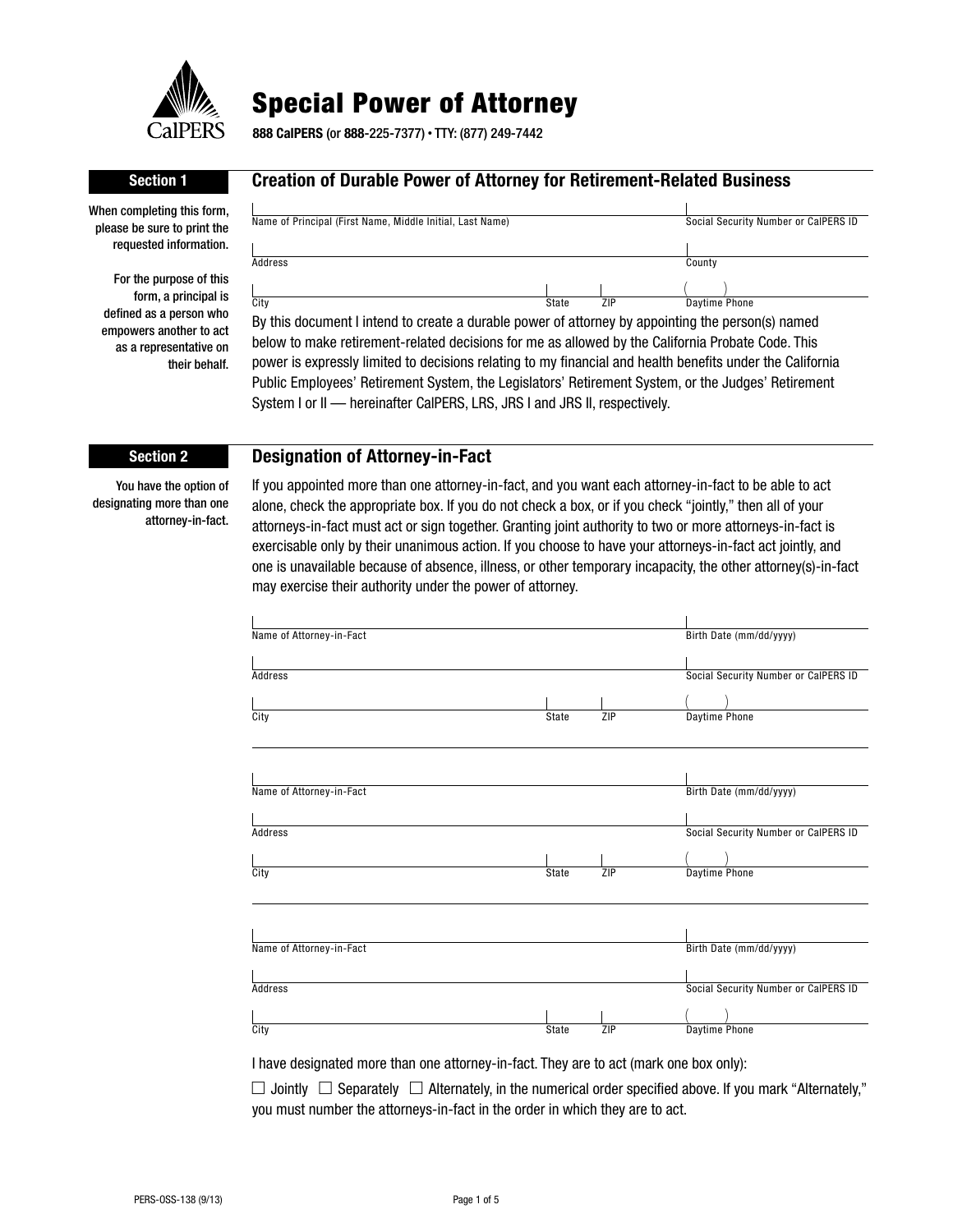### **Section 3 General Statement of Authority Granted**

I hereby grant to my attorney-in-fact full power and authority to transact matters on my behalf relating to CalPERS, LRS, JRS I or JRS II. I understand that this authority is granted to the attorney-in-fact designated by me even if that person is related to me by blood, marriage, or legal domestic partnership. By signing this *Special Power of Attorney* form I intend that:

- My attorney-in-fact ( $\Box$  is;  $\Box$  is not) authorized to select any payment option available under the retirement plan, even though it may reduce the monthly allowance that would otherwise be paid to me during my lifetime.
- My attorney-in-fact ( $\Box$  is;  $\Box$  is not) authorized to designate or change my beneficiary.
- My attorney-in-fact ( $\Box$  is;  $\Box$  is not) authorized to designate him or herself as my beneficiary.

On the following lines you may give special instructions limiting the powers granted to your attorney(s)-in-fact.

### **Section 4 Duration of Power of Attorney**

Please check one box to indicate your choice.

Please be careful in choosing when you want your power of attorney to commence or terminate.

Unless I indicate otherwise, this power of attorney is effective immediately and will continue until it is revoked. My attorney-in-fact is hereby instructed to notify CalPERS in writing of my disability, incapacity,

or death immediately upon its occurrence.  $\Box$  This special durable power of attorney is to commence immediately and to remain in effect for

- my lifetime or until I specifically cancel it.
- $\Box$  This special limited power of attorney is to commence on  $\Box$  and terminate on Date (mm/dd/yyyy)

\_\_\_\_\_\_\_\_\_\_\_\_\_\_\_\_\_\_\_\_\_\_\_\_\_\_\_\_\_\_. Date (mm/dd/yyyy) or Event

 $\Box$  This special contingent power of attorney is to commence only upon a determination that I am incapacitated and/or unable to handle my own affairs. The determination of whether I am incapacitated and/or unable to handle my own affairs shall be made by

\_\_\_\_\_\_\_\_\_\_\_\_\_\_\_\_\_\_\_\_\_\_\_\_\_\_\_\_\_\_\_\_\_\_\_\_\_\_\_\_\_\_\_\_\_\_\_\_\_\_\_\_\_\_. Name or Title of Person to Make the Determination

 $\Box$  This special general power of attorney is to terminate in its entirety if I become incapacitated.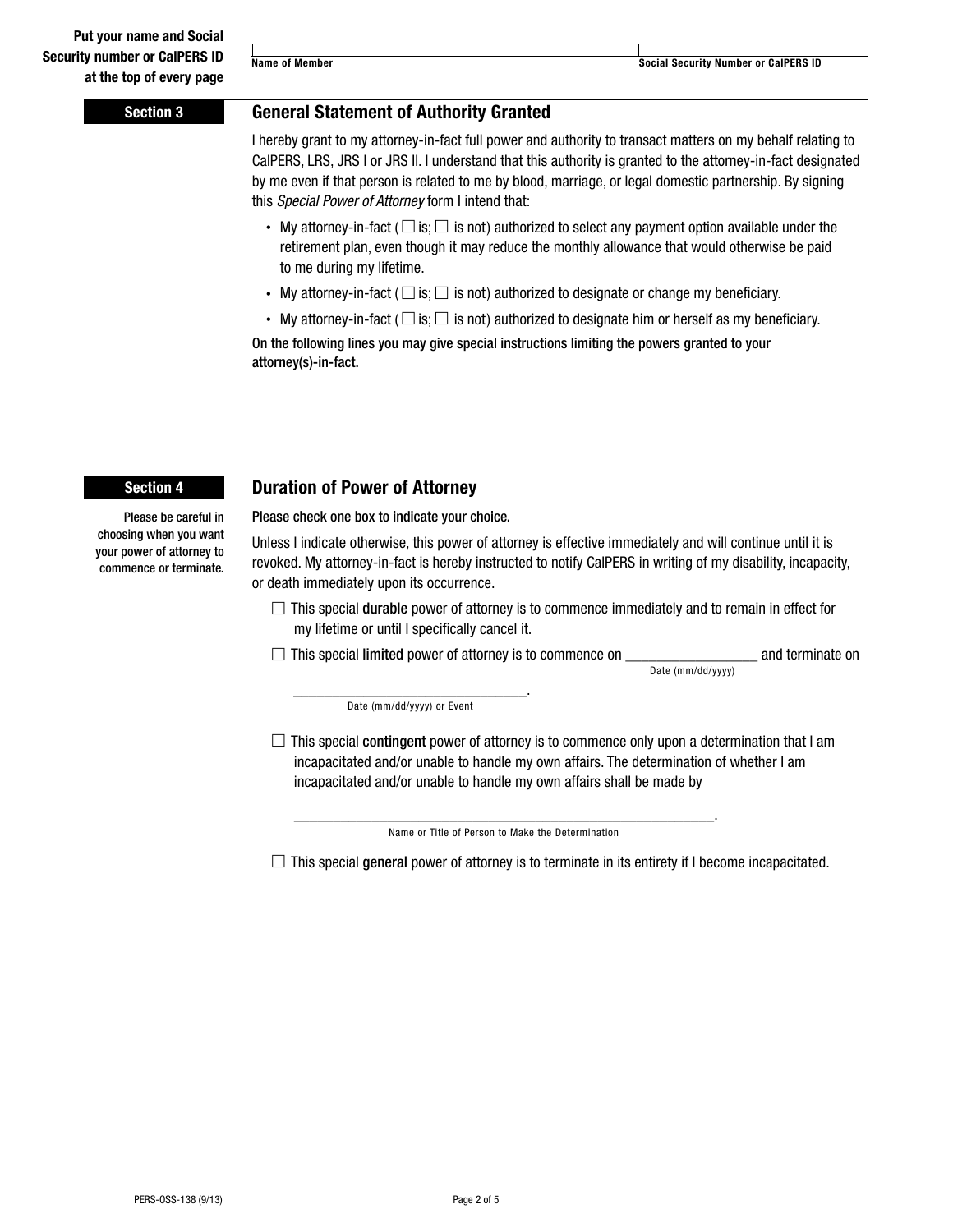### **Section 5 Notice to Person Executing Durable Power of Attorney**

Agent is the attorney-in-fact. The authority granted by the CalPERS *Special Power of Attorney* form is limited to matters relating to CalPERS, LRS, JRS I and JRS II. The person designated as your attorney-in-fact does not have any authority over your other real or personal property. If you wish that your attorney-in-fact have authority over your real and/or personal property, it is recommended that you seek legal counsel.

You may notice that the language contained in the following (Warning) statement refers to more extensive authority than granted by the CalPERS *Special Power of Attorney*. This (Warning) statement is required by Probate Code Section 4128 and must be included in all preprinted durable power of attorney forms even though the CalPERS *Special Power of Attorney* does not authorize your attorney-in-fact to do many of the things mentioned in the following (Warning) statement. Also, if you are concerned with the (Warning) statement or the extent of the authority being granted by the CalPERS *Special Power of Attorney* form, we again urge you to consult with an attorney.

#### **(Warning): Notice to Person Executing Durable Power of Attorney**

A durable power of attorney is an important legal document. By signing a durable power of attorney, you are authorizing another person to act for you, the principal. Before you sign this durable power of attorney, you should know these important facts:

- Your agent (attorney-in-fact) has no duty to act unless you and your agent agree otherwise in writing.
- This document gives your agent the powers to manage, dispose of, sell, and convey your real and personal property, and to use your property as security if your agent borrows money on your behalf. This document does not give your agent the power to accept or receive any of your property, in trust or otherwise, as a gift, unless you specifically authorize the agent to accept or receive a gift.
- Your agent will have the right to receive reasonable payment for services provided under this durable power of attorney unless you state otherwise in this power of attorney.
- The powers you give your agent will continue to exist for your entire lifetime, unless you state that the durable power of attorney will last for a shorter period of time or unless you otherwise terminate the durable power of attorney. The powers you give your agent in this durable power of attorney will continue to exist even if you can no longer make your own decisions regarding the management of your property.
- You can amend or change this durable power of attorney only by executing a new durable power of attorney or by executing an amendment through the same formalities as an original. You have the right to revoke or terminate this power of attorney at any time as long as you are competent.
- This durable power of attorney must be dated and must be acknowledged before a notary public or signed by two witnesses. If it is signed by two witnesses, they must witness either (1) the principal's signing of the power of attorney or (2) the principal's acknowledgement of his or her signature. A durable power of attorney that may affect real property should be acknowledged before a notary public so that it can easily be recorded.
- You should read this durable power of attorney carefully. When effective, this durable power of attorney will give your agent the right to deal with property that you now have or might acquire in the future. This durable power of attorney is important to you. If you do not understand the durable power of attorney or any provision of it, you should obtain the assistance of an attorney or other qualified person.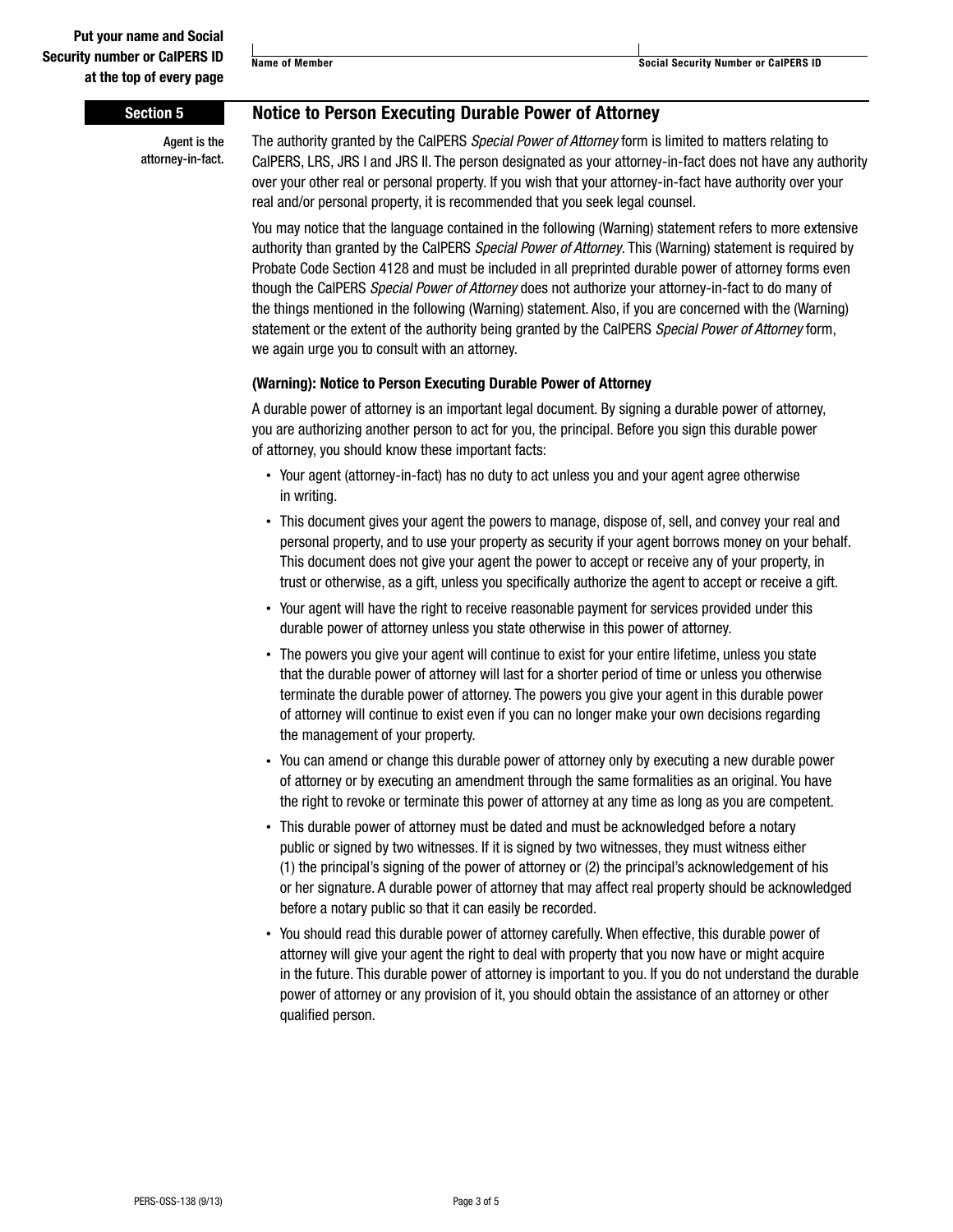**Name of Member Name of Member Social Security Number or CalPERS ID** 

| <b>Section 6</b>                                | Notice to Person Accepting the Appointment of Attorney-in-Fact                                                                                                                                                                                                                                                                                                                                                                                                                                                                                                                                                                                                                                                                                                                                                                                                                                                                                                                                                                                                                                                                                                                                                                                                                                                                                                                                                                                                                                                                                                                    |                                      |  |  |  |                     |                   |
|-------------------------------------------------|-----------------------------------------------------------------------------------------------------------------------------------------------------------------------------------------------------------------------------------------------------------------------------------------------------------------------------------------------------------------------------------------------------------------------------------------------------------------------------------------------------------------------------------------------------------------------------------------------------------------------------------------------------------------------------------------------------------------------------------------------------------------------------------------------------------------------------------------------------------------------------------------------------------------------------------------------------------------------------------------------------------------------------------------------------------------------------------------------------------------------------------------------------------------------------------------------------------------------------------------------------------------------------------------------------------------------------------------------------------------------------------------------------------------------------------------------------------------------------------------------------------------------------------------------------------------------------------|--------------------------------------|--|--|--|---------------------|-------------------|
|                                                 | By acting or agreeing to act as the agent (attorney-in-fact) under this power of attorney you assume<br>the fiduciary and other legal responsibilities of an agent. These responsibilities include:<br>• The legal duty to act solely in the interest of the principal and to avoid conflicts of interest.<br>• The legal duty to keep the principal's property separate and distinct from any other property<br>owned or controlled by you.<br>You may not transfer the principal's property to yourself without full and adequate consideration or<br>accept a gift of the principal's property unless this power of attorney specifically authorized you to<br>transfer property to yourself or accept a gift of the principal's property. If you transfer the principal's<br>property to yourself without specific authorization in the power of attorney, you may be prosecuted<br>for fraud and/or embezzlement. If the principal is 65 years of age or older at the time the property is<br>transferred to you without authority, you may also be prosecuted for elder abuse under Penal Code<br>Section 368. In addition to criminal prosecution, you may also be sued in civil court.<br>I have read the foregoing notice and I understand the legal and fiduciary duties that I assume by acting<br>or agreeing to act as the agent (attorney-in-fact) under the terms of this power of attorney. Lastly, the<br>principal's benefit shall not be subject to execution, process, or assignment under California Public<br>Employees' Retirement Law Section Code 21255. |                                      |  |  |  |                     |                   |
|                                                 |                                                                                                                                                                                                                                                                                                                                                                                                                                                                                                                                                                                                                                                                                                                                                                                                                                                                                                                                                                                                                                                                                                                                                                                                                                                                                                                                                                                                                                                                                                                                                                                   |                                      |  |  |  |                     |                   |
|                                                 |                                                                                                                                                                                                                                                                                                                                                                                                                                                                                                                                                                                                                                                                                                                                                                                                                                                                                                                                                                                                                                                                                                                                                                                                                                                                                                                                                                                                                                                                                                                                                                                   |                                      |  |  |  | Print Name of Agent |                   |
|                                                 |                                                                                                                                                                                                                                                                                                                                                                                                                                                                                                                                                                                                                                                                                                                                                                                                                                                                                                                                                                                                                                                                                                                                                                                                                                                                                                                                                                                                                                                                                                                                                                                   |                                      |  |  |  |                     |                   |
|                                                 |                                                                                                                                                                                                                                                                                                                                                                                                                                                                                                                                                                                                                                                                                                                                                                                                                                                                                                                                                                                                                                                                                                                                                                                                                                                                                                                                                                                                                                                                                                                                                                                   |                                      |  |  |  | Signature of Agent  | Date (mm/dd/yyyy) |
|                                                 |                                                                                                                                                                                                                                                                                                                                                                                                                                                                                                                                                                                                                                                                                                                                                                                                                                                                                                                                                                                                                                                                                                                                                                                                                                                                                                                                                                                                                                                                                                                                                                                   |                                      |  |  |  |                     |                   |
| Print Name of Agent                             |                                                                                                                                                                                                                                                                                                                                                                                                                                                                                                                                                                                                                                                                                                                                                                                                                                                                                                                                                                                                                                                                                                                                                                                                                                                                                                                                                                                                                                                                                                                                                                                   |                                      |  |  |  |                     |                   |
| Signature of Agent                              | Date (mm/dd/yyyy)                                                                                                                                                                                                                                                                                                                                                                                                                                                                                                                                                                                                                                                                                                                                                                                                                                                                                                                                                                                                                                                                                                                                                                                                                                                                                                                                                                                                                                                                                                                                                                 |                                      |  |  |  |                     |                   |
|                                                 |                                                                                                                                                                                                                                                                                                                                                                                                                                                                                                                                                                                                                                                                                                                                                                                                                                                                                                                                                                                                                                                                                                                                                                                                                                                                                                                                                                                                                                                                                                                                                                                   |                                      |  |  |  |                     |                   |
| Print Name of Agent                             |                                                                                                                                                                                                                                                                                                                                                                                                                                                                                                                                                                                                                                                                                                                                                                                                                                                                                                                                                                                                                                                                                                                                                                                                                                                                                                                                                                                                                                                                                                                                                                                   |                                      |  |  |  |                     |                   |
| Signature of Agent                              | Date (mm/dd/yyyy)                                                                                                                                                                                                                                                                                                                                                                                                                                                                                                                                                                                                                                                                                                                                                                                                                                                                                                                                                                                                                                                                                                                                                                                                                                                                                                                                                                                                                                                                                                                                                                 |                                      |  |  |  |                     |                   |
| <b>Section 7</b>                                | <b>Principal's Acknowledgement &amp; Execution</b>                                                                                                                                                                                                                                                                                                                                                                                                                                                                                                                                                                                                                                                                                                                                                                                                                                                                                                                                                                                                                                                                                                                                                                                                                                                                                                                                                                                                                                                                                                                                |                                      |  |  |  |                     |                   |
| To be completed and<br>signed by the principal. | I am of sound mind and either understand my elections or talked with an attorney. I am executing this legal<br>document under my own free will.                                                                                                                                                                                                                                                                                                                                                                                                                                                                                                                                                                                                                                                                                                                                                                                                                                                                                                                                                                                                                                                                                                                                                                                                                                                                                                                                                                                                                                   |                                      |  |  |  |                     |                   |
|                                                 | Date Executed (mm/dd/yyyy)<br>City                                                                                                                                                                                                                                                                                                                                                                                                                                                                                                                                                                                                                                                                                                                                                                                                                                                                                                                                                                                                                                                                                                                                                                                                                                                                                                                                                                                                                                                                                                                                                | State                                |  |  |  |                     |                   |
|                                                 | Signature of Principal                                                                                                                                                                                                                                                                                                                                                                                                                                                                                                                                                                                                                                                                                                                                                                                                                                                                                                                                                                                                                                                                                                                                                                                                                                                                                                                                                                                                                                                                                                                                                            | County                               |  |  |  |                     |                   |
|                                                 | Print Name of Principal                                                                                                                                                                                                                                                                                                                                                                                                                                                                                                                                                                                                                                                                                                                                                                                                                                                                                                                                                                                                                                                                                                                                                                                                                                                                                                                                                                                                                                                                                                                                                           | Social Security Number or CalPERS ID |  |  |  |                     |                   |